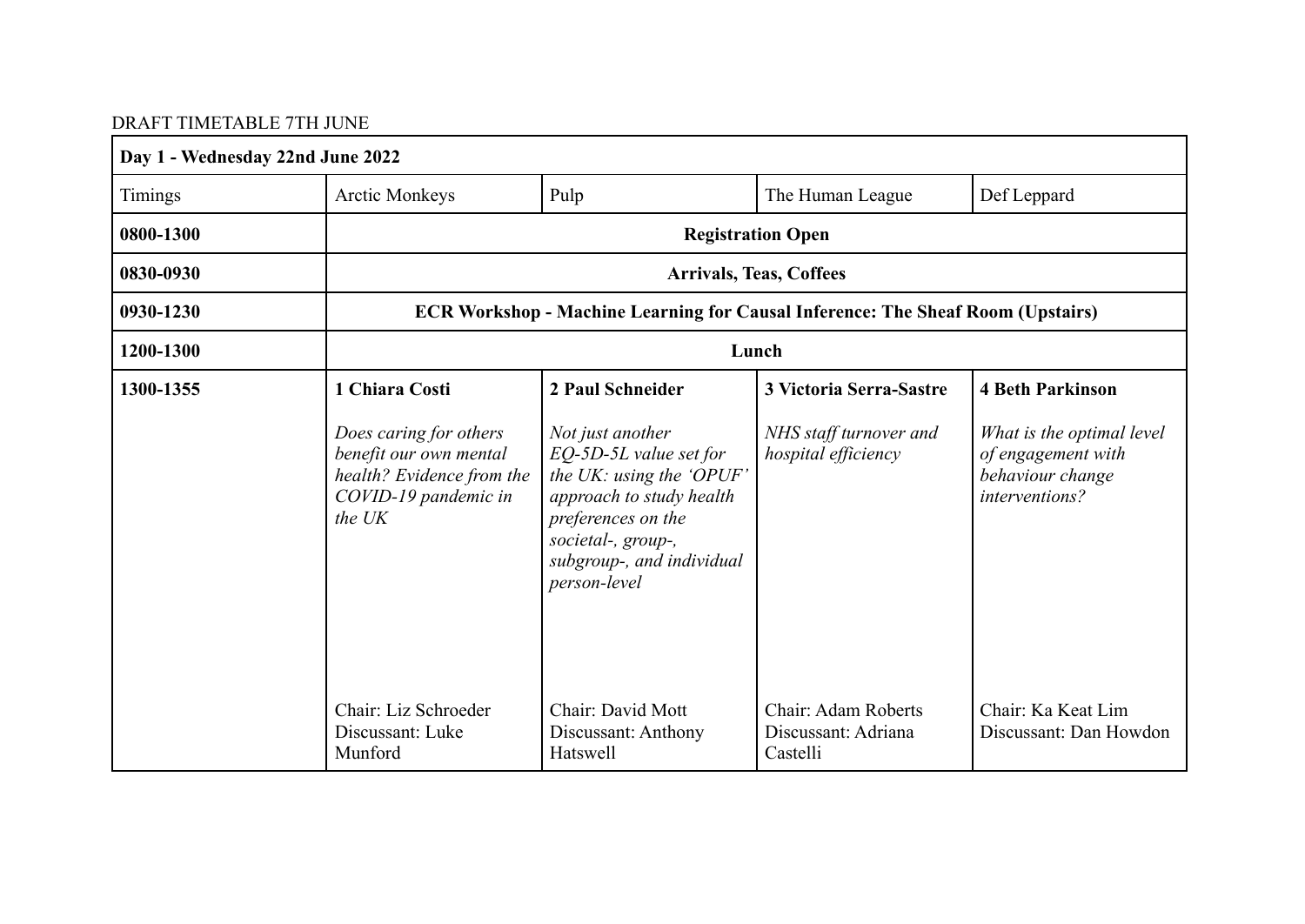| 1400-1455 | 5 Ed Webb<br>The carer experience<br>during the COVID-19<br>pandemic: Mental health,<br>loneliness and financial<br>$(in)$ -security | 6 Nyantara<br>Wickramasekera<br>Using discrete choice<br>experiments (DCEs) to<br>compare personal and<br>social preferences for<br>health and wellbeing<br>outcomes                                                                                           | <b>7 Ole Kristian Aars</b><br><b>Leaving General Practice</b><br>in Norway: a<br>Registry-based Study          | 8 Maria Ana Matias<br>Socioeconomic<br>inequalities in waiting<br>times, access and health<br>for breast cancer          |
|-----------|--------------------------------------------------------------------------------------------------------------------------------------|----------------------------------------------------------------------------------------------------------------------------------------------------------------------------------------------------------------------------------------------------------------|----------------------------------------------------------------------------------------------------------------|--------------------------------------------------------------------------------------------------------------------------|
|           | Chair: Chiara Costi<br>Discussant: Matt Sutton                                                                                       | Chair: Simon McNamara<br>Discussant: Matthew<br>Robson                                                                                                                                                                                                         | Chair: Victoria<br>Serra-Sastre<br>Discussant: Nils Gutacker                                                   | Chair: Wessam Adly<br>Discussant: Ewan Gray                                                                              |
| 1500-1525 | <b>Coffee Break</b>                                                                                                                  |                                                                                                                                                                                                                                                                |                                                                                                                |                                                                                                                          |
| 1530-1625 | <b>9 Matt Sutton</b>                                                                                                                 | 10 Yan Feng                                                                                                                                                                                                                                                    | 11 Xiaozhou Zhao                                                                                               | <b>12 Anthony Hatswell</b>                                                                                               |
|           | What types of economics<br>research do evidence<br>users need?<br>Recommendations from a<br>NIHR round-table                         | Variations in self-reported<br>health for the general<br>population and for ten<br>condition-specific patient<br>groups in England: an<br>exploratory analysis of<br>repeated cross-sectional<br>general practice data with<br>3.96 million patient<br>records | The effect of Prospective<br>Payment System reform<br>on patient payments and<br>health outcomes in<br>Chengdu | Incorporating prior<br>beliefs into meta-analyses<br>of health state utility<br>values using the Bayesian<br>power prior |
|           | Chair: James Shearer<br>Discussant: Gayathri<br>Kumar                                                                                | Chair: Magdalena Opazo<br><b>Breton</b><br>Discussant: Marie Le<br>Novere                                                                                                                                                                                      | Chair: Adriana Castelli<br>Discussant: Anwen Zhang                                                             | Chair: Corneliu<br>Bolbocean<br>Discussant: Ed Webb                                                                      |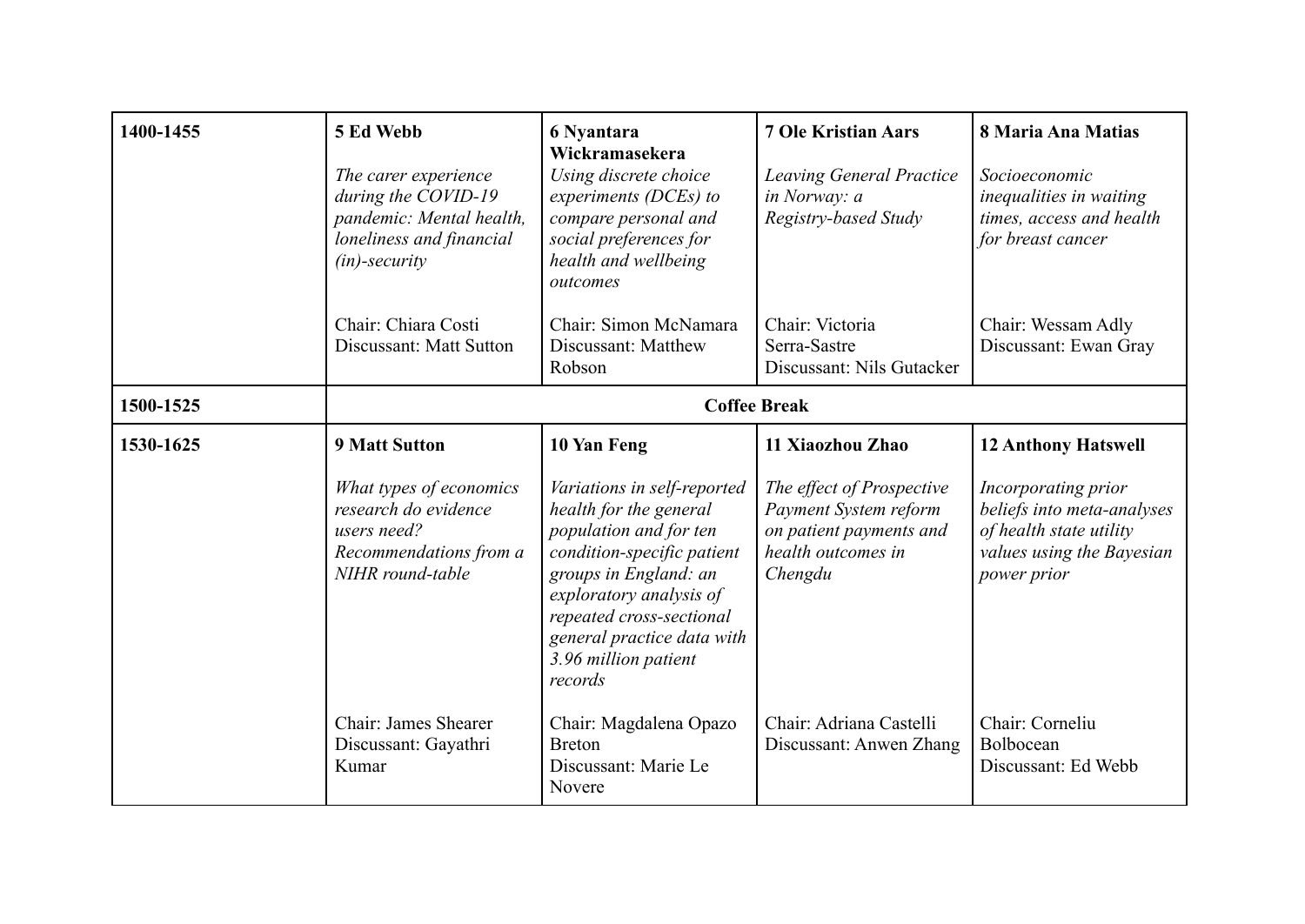| 1630-1715 | <b>Downtime</b>                                    |  |
|-----------|----------------------------------------------------|--|
| 1715      | Walk to Kelham Island Museum - Meet in Hotel Foyer |  |
| 1730-1900 | Plenary - HESG 100: Then, Now, and the Future      |  |
| 1900-2030 | <b>Dinner</b>                                      |  |
| 2030-2200 | <b>Birthday Celebrations</b>                       |  |

| Day 2 - Thursday 23rd June 2022 |                                                                                                                                                    |                                                                                        |                                                                                                                                                 |                                                                                                                                                                                                                                         |
|---------------------------------|----------------------------------------------------------------------------------------------------------------------------------------------------|----------------------------------------------------------------------------------------|-------------------------------------------------------------------------------------------------------------------------------------------------|-----------------------------------------------------------------------------------------------------------------------------------------------------------------------------------------------------------------------------------------|
| <b>Timings</b>                  | <b>Arctic Monkeys</b>                                                                                                                              | Pulp                                                                                   | The Human League                                                                                                                                | Def Leppard                                                                                                                                                                                                                             |
| 0630-0930                       |                                                                                                                                                    |                                                                                        | <b>Breakfast</b>                                                                                                                                |                                                                                                                                                                                                                                         |
| 0930-1025                       | 13 Titir Bhattacharya<br>Can public health<br><i>insurance mitigate</i><br>adverse impact of health<br>shock on children's<br>educational outcome? | 14 Giselle Abangma<br>Should minimally<br>important differences be<br>applied to EQ5D? | 15 Anastasia<br>Arabadzhyan<br><i>Emergency readmissions:</i><br>is 30-day the optimal time<br>interval to capture<br>hospital quality of care? | <b>16 Jeff Round</b><br>The Morals Of Models:<br><b>Improving Public</b><br>Understanding Of<br>Decision Models Through<br>The Application Of<br><b>Decision Analytic Models</b><br><b>With Omitted Objects</b><br>Displayed (DAMWOOD). |
|                                 | Chair: TBC<br>Discussant: Igor Francetic                                                                                                           | Chair: Tara Li<br>Discussant: James Shearer                                            | <b>Chair: Andrew Street</b><br>Discussant: Victoria<br>Serra-Sastre                                                                             | Chair: Dan Pollard<br>Discussant: Naomi Gibbs                                                                                                                                                                                           |
| 1030-1055                       | <b>Coffee Break</b>                                                                                                                                |                                                                                        |                                                                                                                                                 |                                                                                                                                                                                                                                         |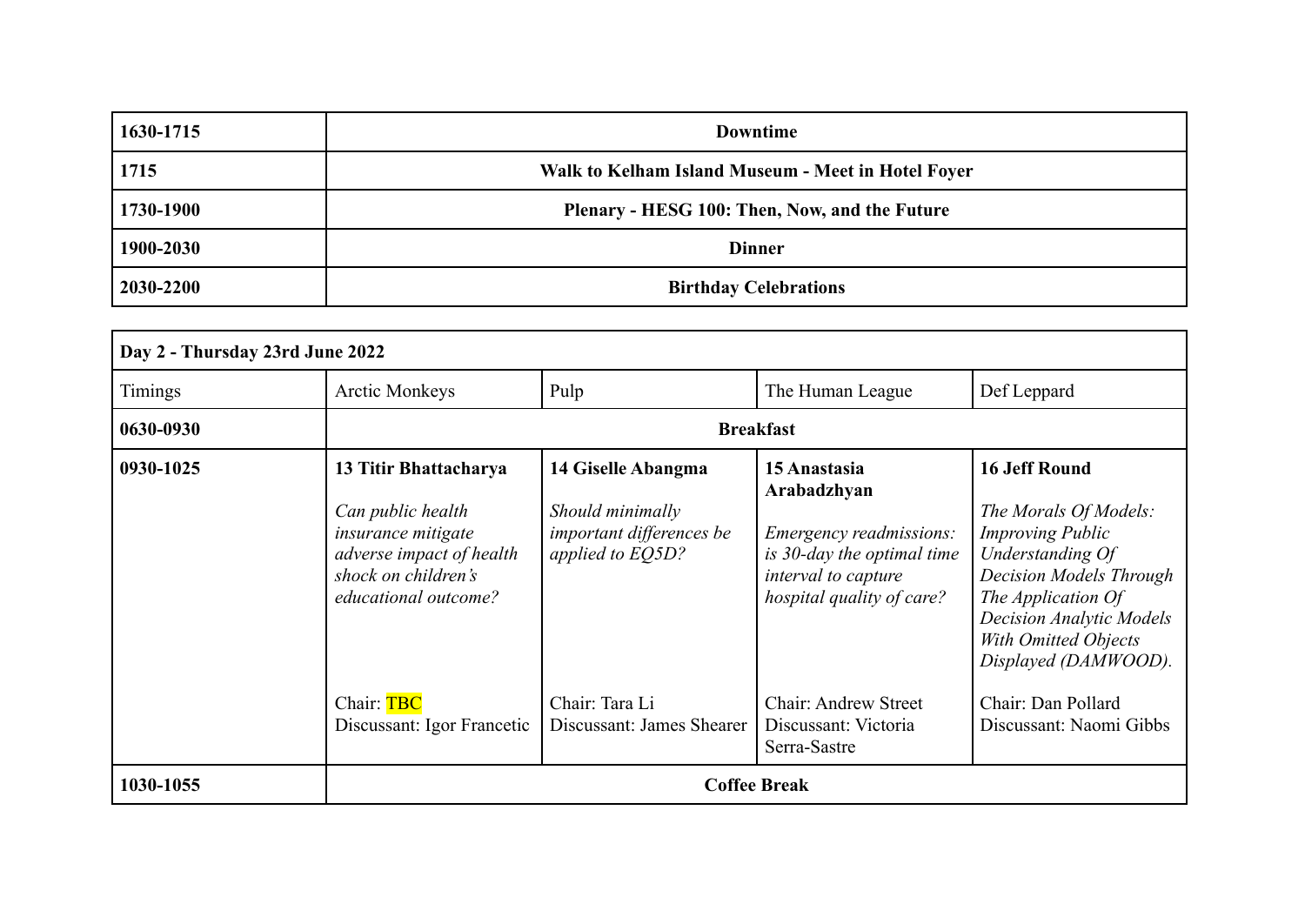| 1100-1155 | <b>17 Cristina Sechel</b>                                                                                                               | <b>18 Richard Cookson</b>                                                                                                                                                                                                                            | <b>19 Hiba Sameen</b>                                                                                                                                                                  | 20 Velichka Dimitrova                                                              |
|-----------|-----------------------------------------------------------------------------------------------------------------------------------------|------------------------------------------------------------------------------------------------------------------------------------------------------------------------------------------------------------------------------------------------------|----------------------------------------------------------------------------------------------------------------------------------------------------------------------------------------|------------------------------------------------------------------------------------|
|           | Mental health and<br>productivity: evidence<br>from UKHLS Covid-19<br>modules                                                           | Re-Estimating the Social<br>Gradient in the Health<br><b>Effects of Marginal</b><br><b>Health Care Expenditure</b>                                                                                                                                   | Static regulation and<br>technological change<br>prescribing cost-effective<br>treatments under financial<br>constraints in the English<br><b>NHS</b>                                  | The Psychological Gains<br>from COVID-19<br>Vaccination: Who Benefits<br>the Most? |
|           | Chair: Hollie Wheat<br>Discussant: David<br>Tordrup                                                                                     | Chair: Mireia Jofre-Bonet<br>Discussant: Hareth<br>Al-Janabi                                                                                                                                                                                         | Chair: Marie Le Novere<br>Discussant: George Bray                                                                                                                                      | Chair: Cristina<br>Fernandez-Garcia<br>Discussant: Sam<br>Khavandi                 |
| 1200-1255 | 21 Anna Wilding                                                                                                                         | 22 Corneliu Bolbocean                                                                                                                                                                                                                                | 23 Erin Kirwin                                                                                                                                                                         | <b>24 Nils Gutacker</b>                                                            |
|           | The Effect of Social<br>Participation on Health<br>and Well-Being: Evidence<br>using Spatial Marginal<br><b>Treatment Effects Model</b> | Comparing the Health<br>Utilities Index Mark 3<br>(HUI3) with the Short<br>Form-6D (SF-6D):<br>Evidence from an<br><b>Individual Participant</b><br>Data (IPD) Meta-analysis<br>of Very Preterm or Very<br>Low Birth Weight<br>(VP/VLBW) Individuals | Costs and Benefits of<br><b>Incentivising Physicians</b><br>to Enhance Care of<br><b>Patients with Complex</b><br>Conditions: Econometric<br><b>Evidence from Patient</b><br>Migration | Learning-by-doing in<br>health care: lessons from<br>the COVID-19 pandemic         |
|           | Chair: Igor Francetic<br>Discussant: Fiorella Parra<br>Mujica                                                                           | Chair: Clara Mukuria<br>Discussant: Katie Breheny                                                                                                                                                                                                    | Chair: Hiba Sameen<br>Discussant: Chris Bojke                                                                                                                                          | Chair: Anne Royalty<br>Discussant: David Parkin                                    |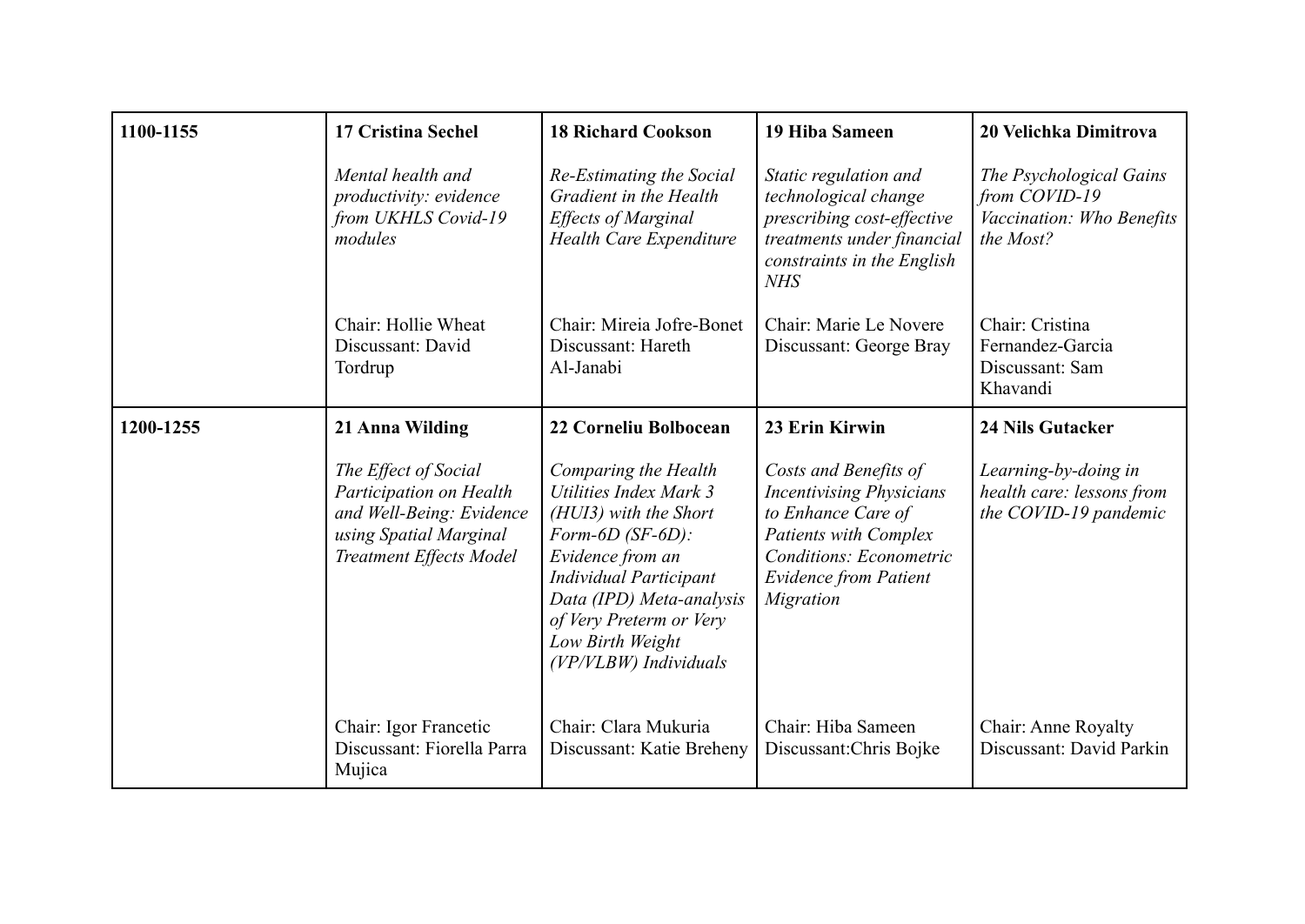| 1300-1355 | <b>Heads of Unit Meeting: The Sheaf Room (Upstairs)</b>                                                                                                          |                                                                                                                                                                                     |                                                                                                                     |                                                                                                                                                                                                                           |
|-----------|------------------------------------------------------------------------------------------------------------------------------------------------------------------|-------------------------------------------------------------------------------------------------------------------------------------------------------------------------------------|---------------------------------------------------------------------------------------------------------------------|---------------------------------------------------------------------------------------------------------------------------------------------------------------------------------------------------------------------------|
| 1300-1355 |                                                                                                                                                                  | <b>Lunch and Poster Session 1</b>                                                                                                                                                   |                                                                                                                     |                                                                                                                                                                                                                           |
| 1400-1455 | 25 Shyam Raman<br>Public health insurance<br>and risky sex: The role of<br>PrEP                                                                                  | <b>26 Philip Britteon</b><br>The effects of devolution<br>in Greater Manchester on<br>health, social care, and<br>the wider determinants of<br>health: A whole system<br>evaluation | 27 Fiorella Parra Mujica<br>What matters the most?<br>Socio-economic<br>inequalities in excess<br>weight in England | 28 Silvia Moler-Zapata<br>How does a Local<br>Instrumental Variable<br>approach perform across<br>settings with instruments<br>of differing strengths? A<br>simulation study and an<br>evaluation of emergency<br>surgery |
|           | Chair: Rachael Hunter<br>Discussant: Christina<br>Sechel                                                                                                         | Chair: Hannah Rose<br>Douglas<br>Discussant: Mireia<br>Jofre-Bonet                                                                                                                  | Chair: Mario<br>Martinez-Jimenez<br>Discussant: Yan Feng                                                            | Chair: Dan Howdon<br>Discussant: Manuel<br>Gomes                                                                                                                                                                          |
| 1500-1555 | 29 Lana Kovacevic<br>The impact of<br>organisational models in<br>general practice on<br>cancer referrals: Evidence<br>from northwest London<br>Chair: Ewan Gray | <b>30 Igor Francetic</b><br>Heterogeneous spillover<br>effects of emergency<br>department crowding on<br>patient outcomes<br>Chair: Jemimah Ride                                    | 31 Anwen Zhang<br>Beauty, Underage<br>Drinking, and Adolescent<br>Risky Behaviours<br>Chair: Fiorella Parra         | <b>32 David Mott</b><br>Addressing the "QALY<br>Trap" in the context of<br>economic modelling of<br>carer burden<br>Chair: Edward Cox                                                                                     |
|           | Discussant: Adam Roberts                                                                                                                                         | Discussant: Hiba Sameen                                                                                                                                                             | Mujica<br>Discussant: Ekaterina<br>Bordea                                                                           | Discussant: Jeff Round                                                                                                                                                                                                    |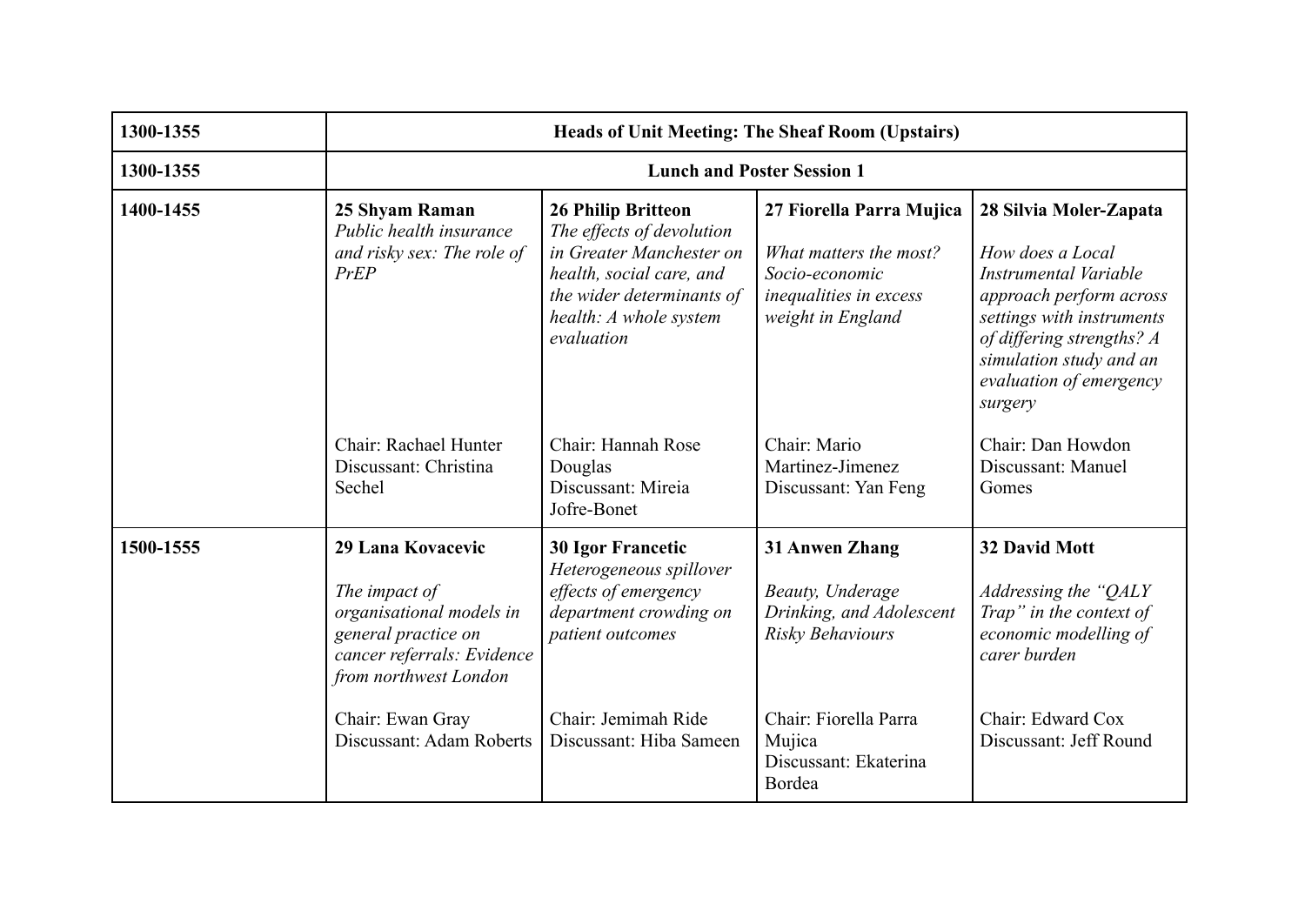| 1600-1625 | <b>Coffee Break and Poster Session 2</b>                                                                                                         |
|-----------|--------------------------------------------------------------------------------------------------------------------------------------------------|
| 1630-1725 | Health Economics by and for Women: past achievements and future goals<br>Professor Sally Sheard (University of Liverpool): Arctic Monkeys & Pulp |
| 1730-1825 | <b>HESG Members Meeting: Arctic Monkeys &amp; Pulp</b>                                                                                           |
| 1830-1855 | <b>Downtime</b>                                                                                                                                  |
| 1900      | Walk to Cutlers Hall - Meet in Hotel Foyer                                                                                                       |
| 1930-2230 | <b>Conference Dinner</b>                                                                                                                         |

| Day 3 - Friday 24th June 2022 |                                                                                                                                                                               |                                                                                                                                                                                                                           |                                                                                                                                                                      |                                                                                                                                                                                                       |
|-------------------------------|-------------------------------------------------------------------------------------------------------------------------------------------------------------------------------|---------------------------------------------------------------------------------------------------------------------------------------------------------------------------------------------------------------------------|----------------------------------------------------------------------------------------------------------------------------------------------------------------------|-------------------------------------------------------------------------------------------------------------------------------------------------------------------------------------------------------|
| Timings                       | <b>Arctic Monkeys</b>                                                                                                                                                         | Pulp                                                                                                                                                                                                                      | The Human League                                                                                                                                                     | Def Leppard                                                                                                                                                                                           |
| 0600-0930                     | <b>Breakfast</b>                                                                                                                                                              |                                                                                                                                                                                                                           |                                                                                                                                                                      |                                                                                                                                                                                                       |
| 0930-1025                     | 33 Magdalena Opazo<br><b>Breton</b><br>An age-period cohort<br>$(APC)$ approach to<br>studying long term trends<br>in obesity and overweight<br><i>in England (1992-2019)</i> | 34 Clara Mukuria<br>Measuring and valuing<br>health and quality of life<br>using the EQ Health and<br>Wellbeing Short:<br>perspectives from<br>members of the NICE<br><b>Public Involvement</b><br>Programme Expert Panel | <b>35 Naomi Gibbs</b><br>A general modelling<br>framework to estimate the<br>impact of waiting times on<br>health for patients<br>undergoing elective<br>procedures. | <b>36 Benjamin Kearns</b><br>The impact of natural<br>history evidence on the<br>cost-effectiveness of<br>treatments for depression:<br>a modelling case-study of<br>cognitive behavioural<br>therapy |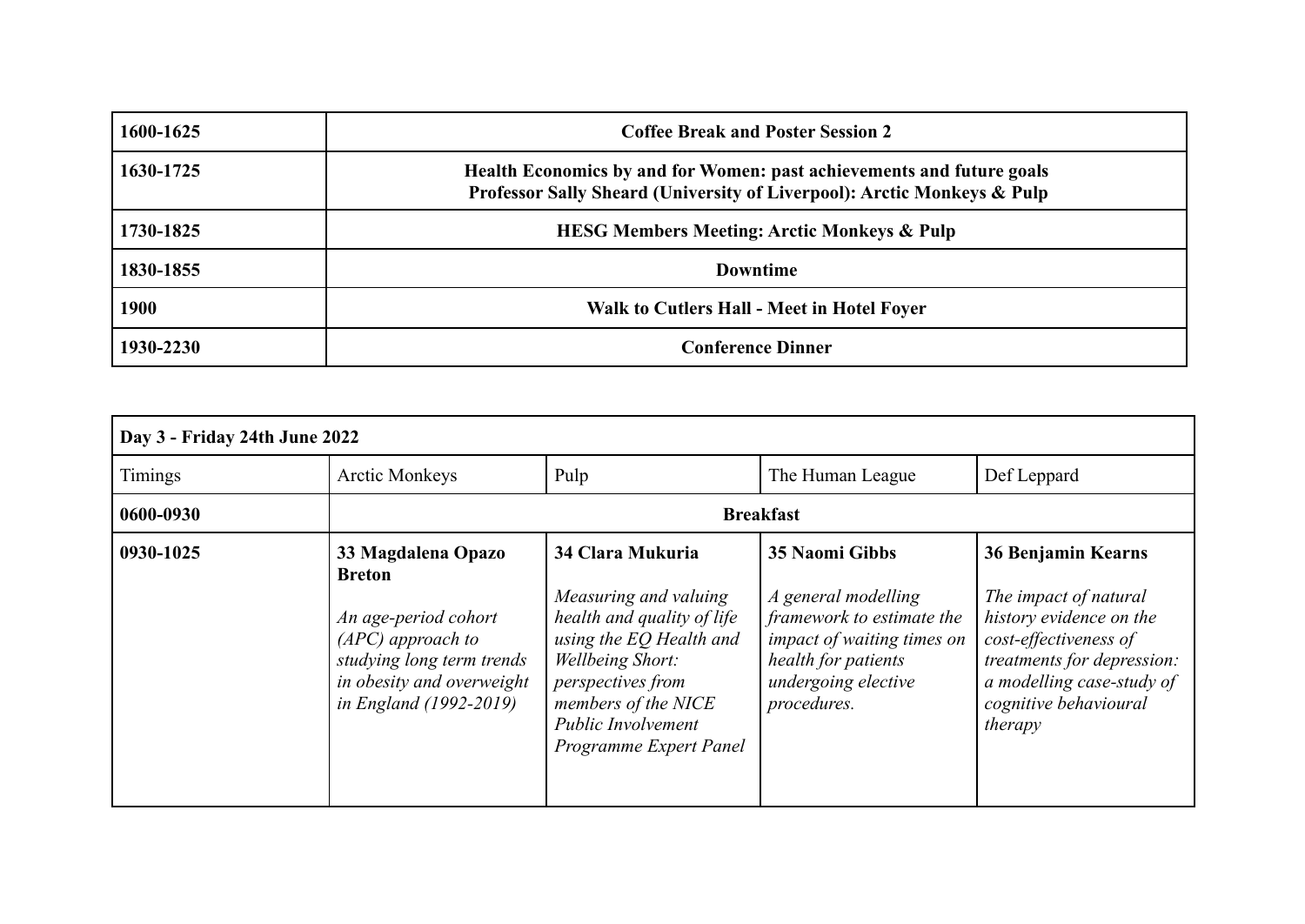|           | Chair: Lucy Abel<br>Discussant: Will Sullivan                                                                                                                                                                                     | Chair: Hareth Al-Janabi<br>Discussant: Edward Cox                                                        | Chair: Alison Smith<br>Discussant: Paolo Cocco                                                                                                                                                                  | <b>Chair: Richard Mattock</b><br>Discussant: Liz Schroeder                                                                                                                  |
|-----------|-----------------------------------------------------------------------------------------------------------------------------------------------------------------------------------------------------------------------------------|----------------------------------------------------------------------------------------------------------|-----------------------------------------------------------------------------------------------------------------------------------------------------------------------------------------------------------------|-----------------------------------------------------------------------------------------------------------------------------------------------------------------------------|
| 1030-1055 |                                                                                                                                                                                                                                   |                                                                                                          | <b>Coffee Break</b>                                                                                                                                                                                             |                                                                                                                                                                             |
| 1100-1155 | 37 Cristina<br><b>Fernandez-Garcia</b><br>Can locating welfare<br>services in health care<br>settings improve health? A<br>difference-in-differences<br>analysis using the<br><b>Understanding Society</b><br>longitudinal cohort | <b>38 Matthew Robson</b><br><b>Estimating Health</b><br>Inequality Aversion and<br><b>Equity Weights</b> | 39 Lucy Abel<br>How are maternal and<br>fetal outcomes<br>incorporated when<br>measuring benefits of<br>pregnancy-related<br>interventions in<br>cost-utility analyses?<br>Findings from a<br>systematic review | <b>40 Yingying Zhang</b><br>Methods for Estimating<br><b>Individual Treatment</b><br>Effect from Real World<br>Data for Use in Health<br>Technology Assessment: A<br>Review |
|           | Chair: Rachel Granger<br>Discussant: Andrew Street                                                                                                                                                                                | Chair: Richard Cookson<br>Discussant: Aki Tsuchiya                                                       | Chair: Jeff Round<br>Discussant: Ka Keat Lim                                                                                                                                                                    | Chair: James Love-Koh<br>Discussant: Matt Franklin                                                                                                                          |
| 1200-1255 | <b>41 Leonie Hill</b><br>Mental Health Diagnosis<br>and Healthcare Usage:<br>Evidence from Ireland<br>Chair: Abraham<br>Makanjuola<br>Discussant: Ellen<br>McGrane                                                                |                                                                                                          | 42 Ritesh Maharaj<br>The association between<br>ICU specialisation and<br>mortality in the UK<br>Chair: Nils Gutacker<br>Discussant: Stephen<br>O'Neill                                                         | 43 Aarushi Dhingra<br><b>Body Mass Index and</b><br>Healthcare Expenditure:<br>Where to Draw the Line?<br>Chair: Luke Munford<br>Discussant: Magdalena<br>Opazo-Breton      |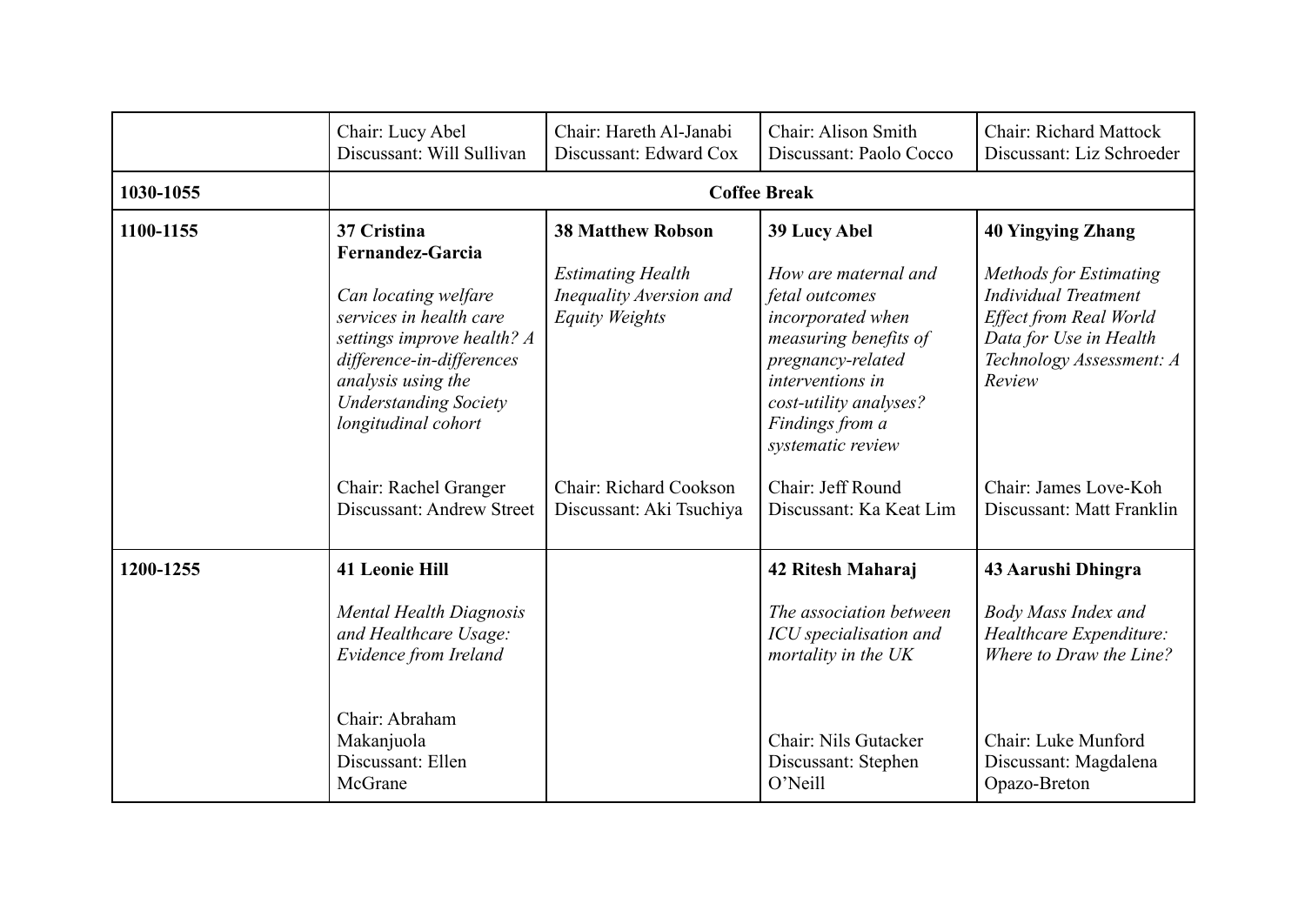| 1300-1400 | Packed Lunch (& depart / visit Sheffield)<br>$\overline{\phantom{a}}$<br>the contract of the contract of the contract of the contract of the contract of the contract of the contract of |
|-----------|------------------------------------------------------------------------------------------------------------------------------------------------------------------------------------------|
|           |                                                                                                                                                                                          |